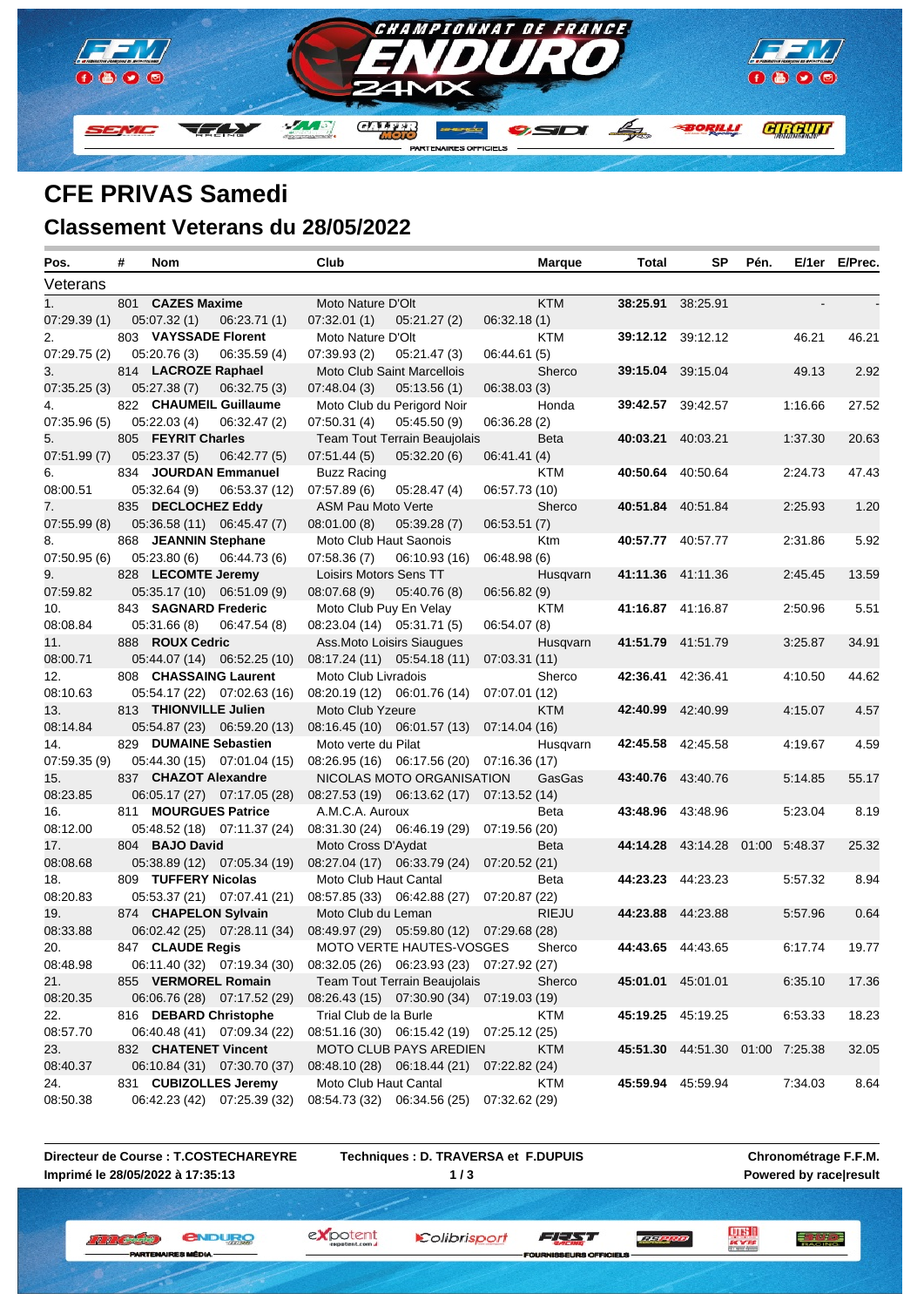

### **CFE PRIVAS Samedi Classement Veterans du 28/05/2022**

| Pos.     | # | Nom                                          |                    | Club                   |                                           |               | <b>Marque</b>     | Total                                     | SP                                      | Pén.  |                       | E/1er E/Prec. |
|----------|---|----------------------------------------------|--------------------|------------------------|-------------------------------------------|---------------|-------------------|-------------------------------------------|-----------------------------------------|-------|-----------------------|---------------|
| Veterans |   |                                              |                    |                        |                                           |               |                   |                                           |                                         |       |                       |               |
| 25.      |   | 810 BORY Benjamin                            |                    | Moto Club Combellois   |                                           |               | <b>Beta</b>       |                                           | 46:04.76 44:04.76 02:00 7:38.85         |       |                       | 4.81          |
| 08:36.83 |   | 06:08.91 (29) 07:10.26 (23)                  |                    |                        | 08:28.43 (21) 06:14.57 (18) 07:25.75 (26) |               |                   |                                           |                                         |       |                       |               |
| 26.      |   | 830 MARHUENDA David                          |                    | <b>Buzz Racing</b>     |                                           |               | Beta              |                                           | 47:51.43 44:51.43 03:00 9:25.51         |       |                       | 1:46.66       |
| 08:29.59 |   | 06:36.00 (39) 07:14.35 (27)                  |                    |                        | 08:31.46 (25) 06:37.25 (26)               | 07:22.76 (23) |                   |                                           |                                         |       |                       |               |
| 27.      |   | 821 OCCELLI Cedric                           |                    | C.E.T Sport de Cannes  |                                           |               | <b>KTM</b>        |                                           | 49:10.13 46:10.13 03:00 10:44.2 1:18.70 |       |                       |               |
| 08:21.54 |   | 06:09.87 (30) 07:04.27 (18)                  |                    |                        | 08:28.62 (23) 08:53.36 (38)               | 07:12.45 (13) |                   |                                           |                                         |       |                       |               |
| 28.      |   | 838 DEFFORGE Maxime                          |                    | Motoclub 1000Mx        |                                           |               | GasGas            | 49:36.98                                  | 43:36.98 06:00 11:11.0                  |       |                       | 26.84         |
| 08:16.50 |   | 05:50.83 (20) 07:03.85 (17)                  |                    |                        | 08:27.48 (18) 06:44.32 (28) 07:13.98 (15) |               |                   |                                           |                                         |       |                       |               |
| 29.      |   | 875 ROYER Sebastien                          |                    |                        | MOTO VERTE HAUTES-VOSGES                  |               | KTM               | 52:20.36                                  | 46:20.36 06:00 13:54.4                  |       |                       | 2:43.38       |
| 08:38.94 |   | 06:16.90 (34) 07:27.50 (33)                  |                    |                        | 09:08.71 (36) 06:47.69 (30) 08:00.60 (34) |               |                   |                                           |                                         |       |                       |               |
| 30.      |   | 826 CHALENDAR Pierre                         |                    |                        | Moto Club De L'Emblavez                   |               | Beta              |                                           | 54:10.53 43:10.53 11:00 15:44.6 1:50.16 |       |                       |               |
| 08:15.06 |   | 05:50.59 (19) 06:59.89 (14)                  |                    |                        | 08:22.62 (13) 06:08.50 (15) 07:33.85 (31) |               |                   |                                           |                                         |       |                       |               |
| 31.      |   | 839 AUBERT Jerome                            |                    |                        | Moto Club Bas En Basset                   |               | <b>Beta</b>       |                                           | <b>55:16.21</b> 48:16.21                |       | 07:00 16:50.3 1:05.68 |               |
| 09:01.85 |   | 07:03.63 (44) 07:47.00 (42)                  |                    |                        | 09:08.33 (35) 07:22.66 (33) 07:52.73 (33) |               |                   |                                           |                                         |       |                       |               |
| 32.      |   | 840 FOURNAGE Thomas                          |                    | Moto Club du Var       |                                           |               | KTM               |                                           | 56:43.12 47:43.12 09:00 18:17.2 1:26.90 |       |                       |               |
| 09:06.03 |   | 07:29.67 (46) 07:24.73 (31)                  |                    |                        | 08:52.09 (31) 07:17.28 (32) 07:33.30 (30) |               |                   |                                           |                                         |       |                       |               |
| 33.      |   | 819 RIGAUD David                             |                    |                        | Moto Club Puy En Velay                    |               | <b>BETA</b>       | 1:02:10.28 43:10.28 19:00 23:44.3 5:27.16 |                                         |       |                       |               |
| 08:18.73 |   | 05:47.15 (17) 07:30.62 (36)                  |                    |                        | 08:27.77 (20) 05:49.35 (10) 07:16.63 (18) |               |                   |                                           |                                         |       |                       |               |
| 34.      |   | 850 DURAND Gregory                           |                    | Moto Club De Levezou   |                                           |               | Ktm               | 1:16:30.39 47:30.39 29:00 38:04.4 14:20.1 |                                         |       |                       |               |
| 08:49.39 |   | 07:01.48 (43) 07:42.37 (39)                  |                    |                        | 09:02.38 (34) 07:11.13 (31) 07:43.62 (32) |               |                   |                                           |                                         |       |                       |               |
|          |   | Manque un ou plusieurs CH et/ou SP           |                    |                        |                                           |               |                   |                                           |                                         |       |                       |               |
|          |   | 806 DUBUIS Johann                            |                    | Moto Club Privadois    |                                           |               | <b>RIEJU</b>      | 1:19:32.76 41:32.76 38:00                 |                                         |       |                       |               |
| 09:04.14 |   | 06:35.34 (38) 07:42.85 (40)                  |                    |                        | 09:49.02 (39) 08:21.39 (36)               |               |                   |                                           |                                         |       |                       |               |
|          |   | 807 BARBERA Franck                           |                    |                        | <b>Montoncel Racing Competition</b>       |               | Beta              | 1:10:13.72 36:13.72 34:00                 |                                         |       |                       |               |
| 08:18.39 |   | 05:46.63 (16) 07:12.67 (26)                  |                    |                        | 08:34.38 (27) 06:21.63 (22)               |               |                   |                                           |                                         |       |                       |               |
|          |   | 812 SIMONOT Benjamin                         |                    | Loisirs Motors Sens TT |                                           |               | Husqvarn          | 2:28:22.64 14:22.64 134:0                 |                                         |       |                       |               |
| 08:26.80 |   | 05:55.83 (24)                                |                    |                        |                                           |               |                   |                                           |                                         |       |                       |               |
|          |   | 815 VIEDMA VERDU Raphael                     |                    | C.E.T Sport de Cannes  |                                           |               | Honda             |                                           | 25:48.43 22:48.43 03:00                 |       |                       |               |
| 08:41.35 |   | 06:14.19 (33) 07:52.89 (43)                  |                    |                        |                                           |               |                   |                                           |                                         |       |                       |               |
|          |   | 817 CHAPUS Benjamin                          |                    | Les Razmottes          |                                           |               | Yamaha            | 1:41:12.03 50:12.03 51:00                 |                                         |       |                       |               |
| 09:09.54 |   | 07.09.51(45) 08.07.39(46)                    |                    |                        | 09:34.65 (37) 07:46.40 (35) 08:24.51 (35) |               |                   |                                           |                                         |       |                       |               |
|          |   | 818 HEROUART Patrick                         |                    | Loisirs Motors Sens TT |                                           |               | Husqvarn          |                                           | 22:17.10 18:17.10 04:00                 |       |                       |               |
| 09:51.90 |   | 08:25.20 (50)                                |                    |                        |                                           |               |                   |                                           |                                         |       |                       |               |
|          |   | 820 COMTE Sebastien                          |                    | Trial Club de la Burle |                                           |               | Husqvarn          |                                           |                                         | 328:0 |                       |               |
|          |   |                                              |                    |                        |                                           |               |                   |                                           |                                         |       |                       |               |
|          |   | 824 DENIL Laurent                            |                    | Moto Club Epernay      |                                           |               | TM                | 2:45:33.00 23:33.00 142:0                 |                                         |       |                       |               |
| 09:09.57 |   | 06:39.46 (40) 07:43.95 (41)                  |                    |                        |                                           |               |                   |                                           |                                         |       |                       |               |
|          |   | 825 HOURDIN Pierre                           |                    | Moto Club Boussaquin   |                                           |               | Honda             | 1:31:37.82 23:37.82 68:00                 |                                         |       |                       |               |
| 09:08.64 |   | 06:28.83 (37) 08:00.34 (44)                  |                    |                        |                                           |               |                   |                                           |                                         |       |                       |               |
|          |   | 827 VERILHAC Loic                            |                    |                        | Moto Club Saint Barthelemy de Vals        |               | <b>KTM</b>        | 3:14:49.48 37:49.48 157:0                 |                                         |       |                       |               |
| 09:56.45 |   | 09:12.95 (52) 08:15.10 (48)                  |                    | 10:24.97 (41)          |                                           |               |                   |                                           |                                         |       |                       |               |
|          |   | 833 BADAULT Michael                          | Moto Sports Nature |                        |                                           | Ktm           | 29:38.88 29:38.88 |                                           |                                         |       |                       |               |
| 08:21.99 |   | 05:41.33 (13) 07:07.10 (20)<br>08:28.46 (22) |                    |                        |                                           |               |                   |                                           |                                         |       |                       |               |
|          |   | 836 FARJOUNEL Sebastien                      |                    | Moto Club Tecou        |                                           |               | Scherco           |                                           | 37:45.04 25:45.04 12:00                 |       |                       |               |
| 08:47.18 |   | 08:28.30 (51) 08:29.55 (50)                  |                    |                        |                                           |               |                   |                                           |                                         |       |                       |               |
|          |   | 841 DUBUIS Stephane                          |                    | Beauvais Moto Club     |                                           |               | <b>KTM</b>        | 2:21:28.42 22:28.42 119:0                 |                                         |       |                       |               |
| 08:36.81 |   | 06:20.24 (36) 07:31.36 (38)                  |                    |                        |                                           |               |                   |                                           |                                         |       |                       |               |

**Directeur de Course : T.COSTECHAREYRE Imprimé le 28/05/2022 à 17:35:13**

ES MÉDIA

**W. W. L. Antipolis C.** 

**IBTEM** 

**Techniques : D. TRAVERSA et F.DUPUIS 2 / 3**

Colibrisport

**Chronométrage F.F.M.**

expotent *<u>ENDURO</u>* 

SEURS OFFICIELS

FEAT

**Powered by race|result**

**Explore REPORT**